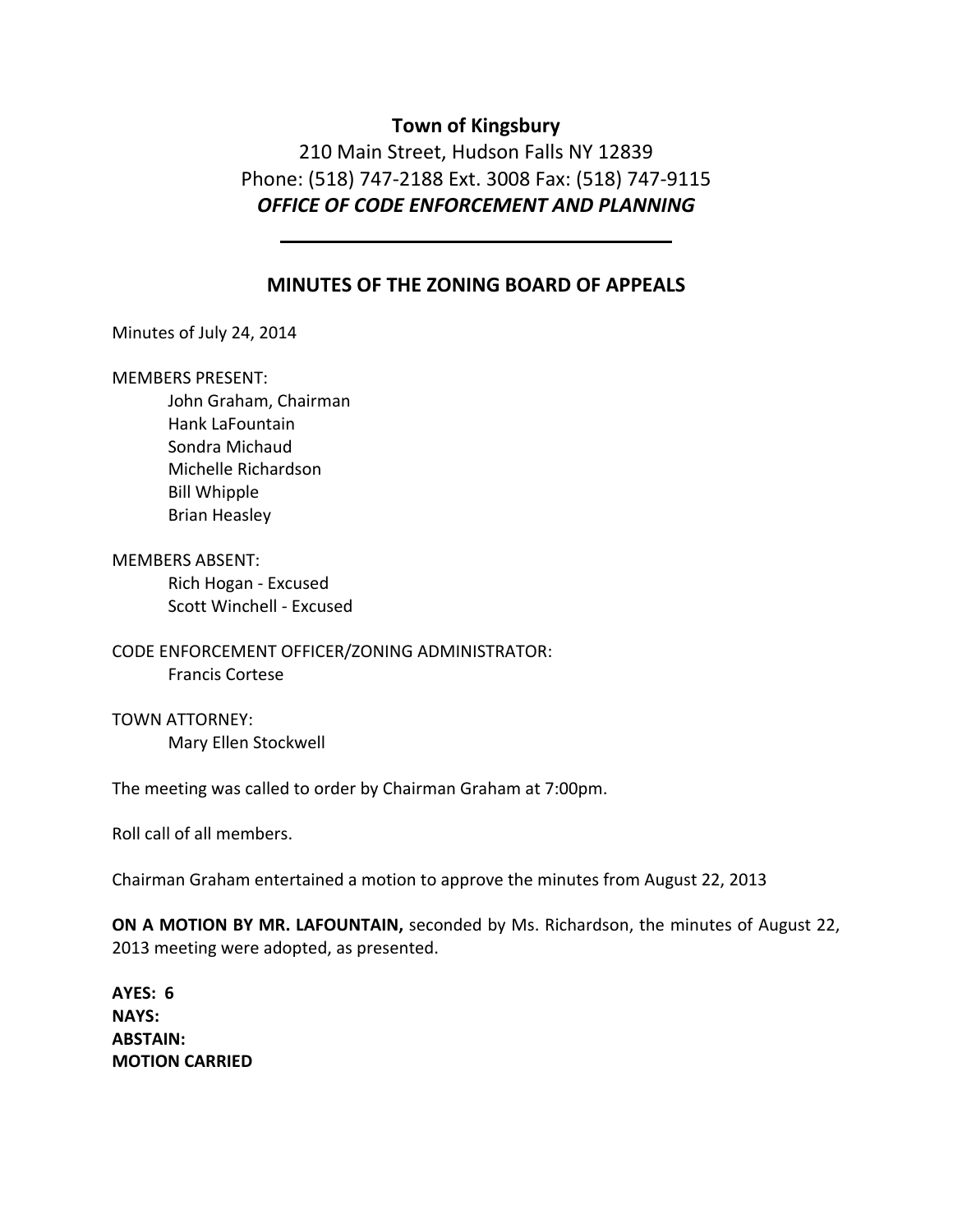Zoning Board of Appeals Meeting Page 2 of 9 July 24, 2014

**1. DAVID I HAYES** owner of the property known as 31 Country Acres Drive, Hudson Falls, NY, Town of Kingsbury, tax parcel ID 146.10‐1‐19 is seeking an area variance to construct a 363 sq. ft. garage addition at this location with a side yard setback of 18 feet. This application was denied by the Code Enforcement Officer pursuant to Chapter 280, Section 280‐22 G 2 Regulations for Low‐Density Residential Zoning District. The minimum required side yard setback is 25 feet for this Zoning District.

Chairman Graham opened the Public Hearing.

Chairman Graham invited David Hayes to address the Board.

Mr. Hayes stated he is here tonight to ask for a relief of 7 feet on a side yard setback. He would like to add a 363 square foot addition to his garage. From the existing garage there is 34 feet to the set back.

Mr. Hayes introduced Justin Tougas, 27 Country Acres Drive to the Board. Mr. Tougas would be directly impacted by this relief. Mr. Tougas has no problems with this project.

The Public Hearing was closed at 7:15 pm.

After further discussion among the Board the following resolution was put forward.

## **ZONING BOARD OF APPEALS OF THE TOWN OF KINGSBURY COUNTY OF WASHINGTON, STATE OF NEW YORK**

Resolution No. 1 July of 2014 Adopted July 24, 2014

Introduced by Bill Whipple who moved its adoption

Seconded by Hank LaFountain

# **RESOLUTION GRANTING AREA VARIANCE REQUEST OF DAVID I. HAYES**

**WHEREAS**, pursuant to the Chapter 280 of the Code of the Town of Kingsbury, the Town of Kingsbury Zoning Board of Appeals (hereafter the "ZBA") is authorized and empowered issue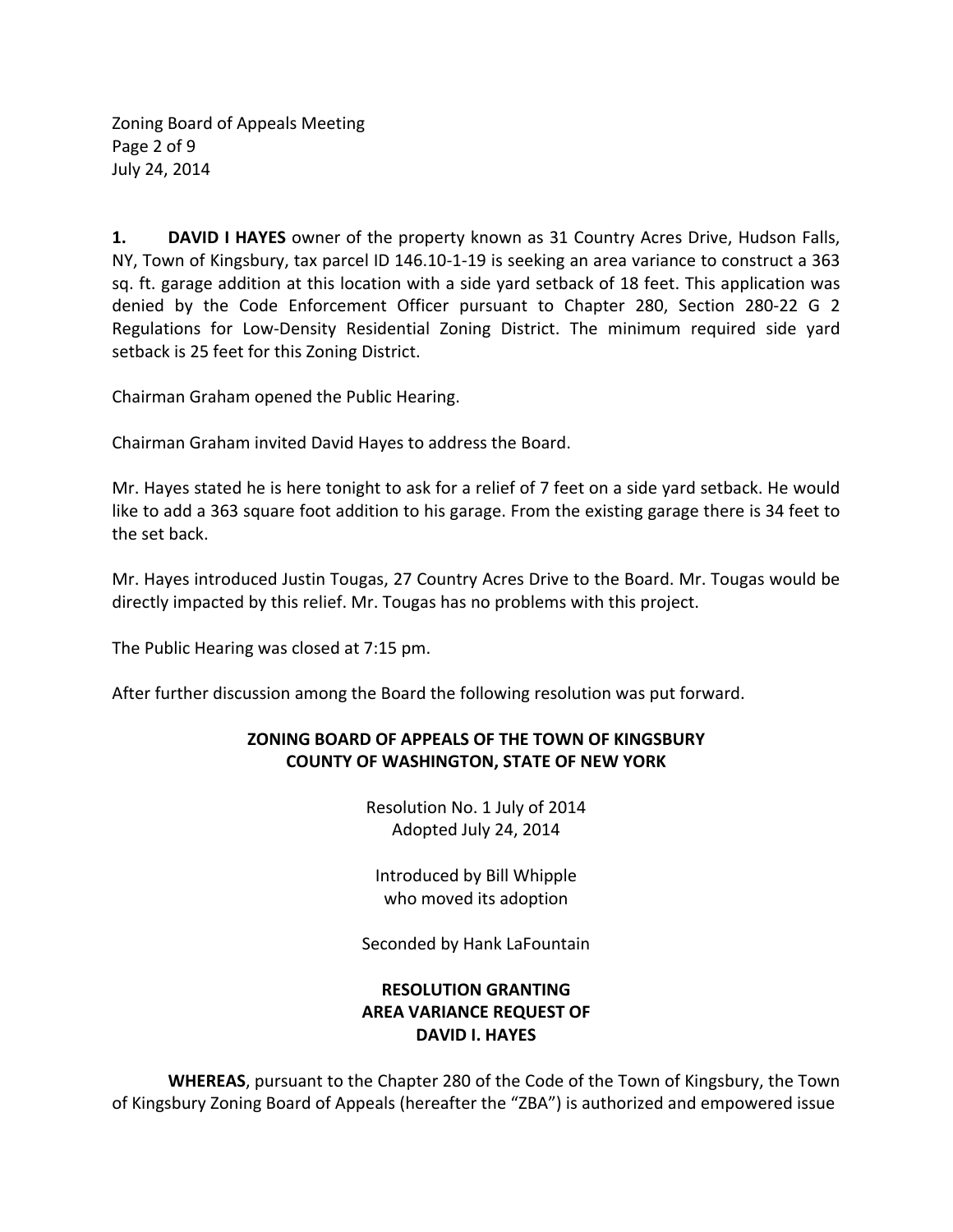Zoning Board of Appeals Meeting Page 3 of 9 July 24, 2014

variances in accordance with said Zoning Ordinance and Section 267 (now 267‐b) of the Town Law;

**WHEREAS,** David I. Hayes (hereafter the "Applicant"), has requested an area variance for seven (7) foot relief from the current 25 foot side year setback to 18 foot setback to construct a 363 square foot garage, located at 31 County Acres Drive, identified as Tax Map Number 146.10‐1‐19; and

**WHEREAS**, the Applicants request requires a variance from the side yard setback requirements found in Section 280‐22 G of the Code of the Town of Kingsbury; and

**WHEREAS**, in accordance with the State Environmental Quality Review Act (hereafter "SEQRA"), the requested variance is a Type II action; and

**WHEREAS**, a public hearing was duly held on the requested variance at which time the Applicant and members of the public were entitled to comment on the requested variance; and

**WHEREAS**, the ZBA has reviewed the Application and supporting materials, and has taken into consideration the comments from the public, and has reviewed the criteria found in Town Law Section 267‐b.

#### **NOW THEREFORE BE IT RESOLVED**:

Section 1. Considering the area variance requirements , in considering the benefit to the applicant if the variance is granted, as weighed against the detriment to the health, safety and welfare of the neighborhood or community by such grant, while noting that the ZBA must grant the minimum variance that it shall deem necessary and adequate and at the same time preserve and protect the character of the neighborhood and the health, safety and welfare of the community, the ZBA denies the application and finds the following:

> (a) Will an undesirable change be produced in the character of the neighborhood or will a detriment to nearby properties be created by the granting of the area variance?

No, as there were no members of the public there against such variance and only a member of the public who are of neighboring parcels there in support of the variance.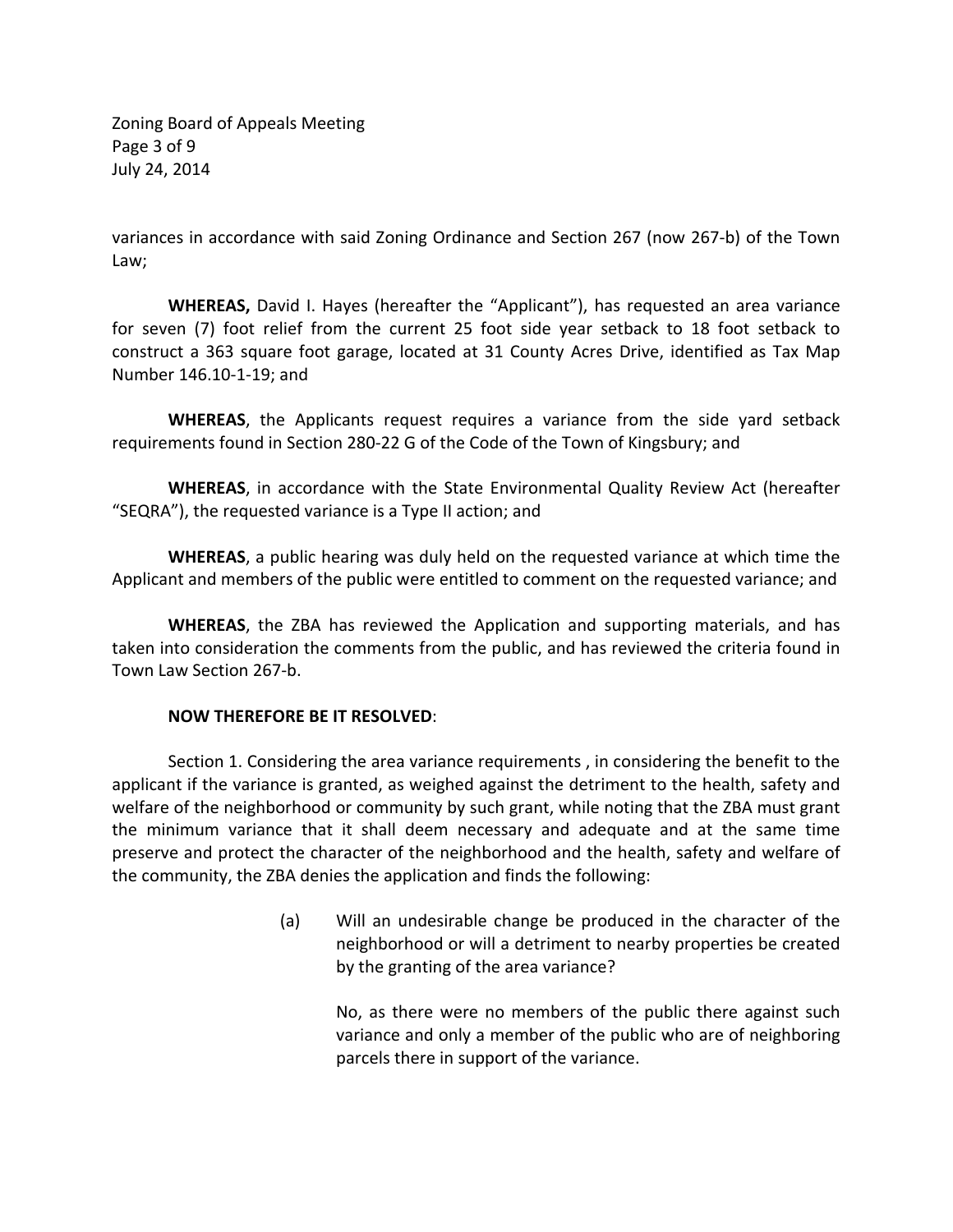Zoning Board of Appeals Meeting Page 4 of 9 July 24, 2014

> (b) Can the benefit sought by the applicant be achieved by some method, feasible for the applicant to pursue, other than through an area variance?

No, applicant is using the most feasible method to locate the garage. Also, if he was to put the garage in the back year, instead of to the side of the house, he would not be meeting the accessory structure side setback. Also, applicant confirmed with board he is able to move around the structure to access his septic system.

(c) Is the requested area variance substantial?

No, as the current setback is twenty five (25) foot and the applicant will still be eighteen (18) feet from the side yard as it is only a seven (7) foot side setback relief granted.

 (d) Will the proposed variance have an adverse effect or impact on the physical or environmental conditions in the neighborhood or district?

No, cosmetically it makes sense to create the structure the construction as proposed and this will not adversely impact the environment conditions in this neighborhood.

(e) Was the alleged difficulty self‐created?

Yes, the Applicant is desiring to place the garage in this location, he does not have to build a garage. However, the location of the garage is the most feasible on the property in this location.

Section 3. This resolution shall take effect immediately.

PRESENT: John Graham, Chairman Henry LaFountain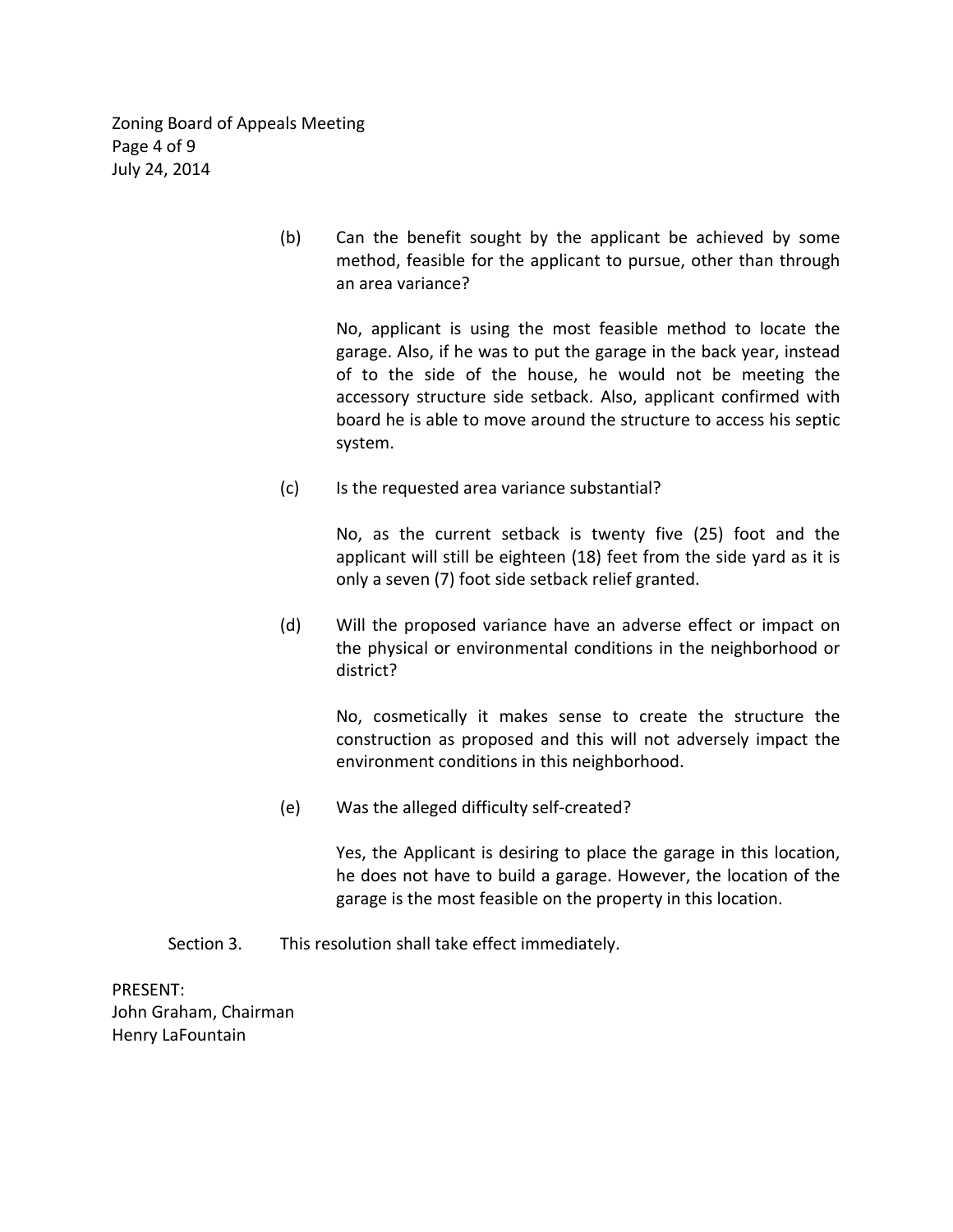Zoning Board of Appeals Meeting Page 5 of 9 July 24, 2014

Sondra Michaud Michelle Richardson William Whipple Brian Heasley

AYES: 6  $NAYS: 0$ ABSTAIN: 0 ABSENT: 2 (Richard Hogan and Scott Winchell)

**2. WALTER AND MICHELE MCWAIN** owner of the property known as Farm Way, Hudson Falls, NY Town of Kingsbury, Tax Parcel ID 147.‐2‐32.1 is seeking an area variance to subdivide Kingsbury due to the definition for required lot width is measured at the front lot line of an approved road. Farm Way is not an approved road in the Town of Kingsbury.

Chairman Graham stated this request was before the Board in 2007. At that time there was a different owner of the property and was denied.

Chairman Graham opened the Public Hearing.

Chairman Graham invited Walter McWain to address the Board.

Mr. McWain stated he is the new owner of this property. The parcel is  $30 +$ /- acres. He would like subdivide this property into two (2) lots. Mr. McWain stated he was able to speak with Mr. Cortese and Michelle, Code Enforcement Clerk to help him understand why this was denied in 2007. He stated that he had done some research to try an elevate some of the problems previously with this project. He stated he met with the Fire Chief at the property concerning the road.

Comments from the public:

Brian Chensey stated he is trying to get this property subdivided so that he can build a house there to raise his family.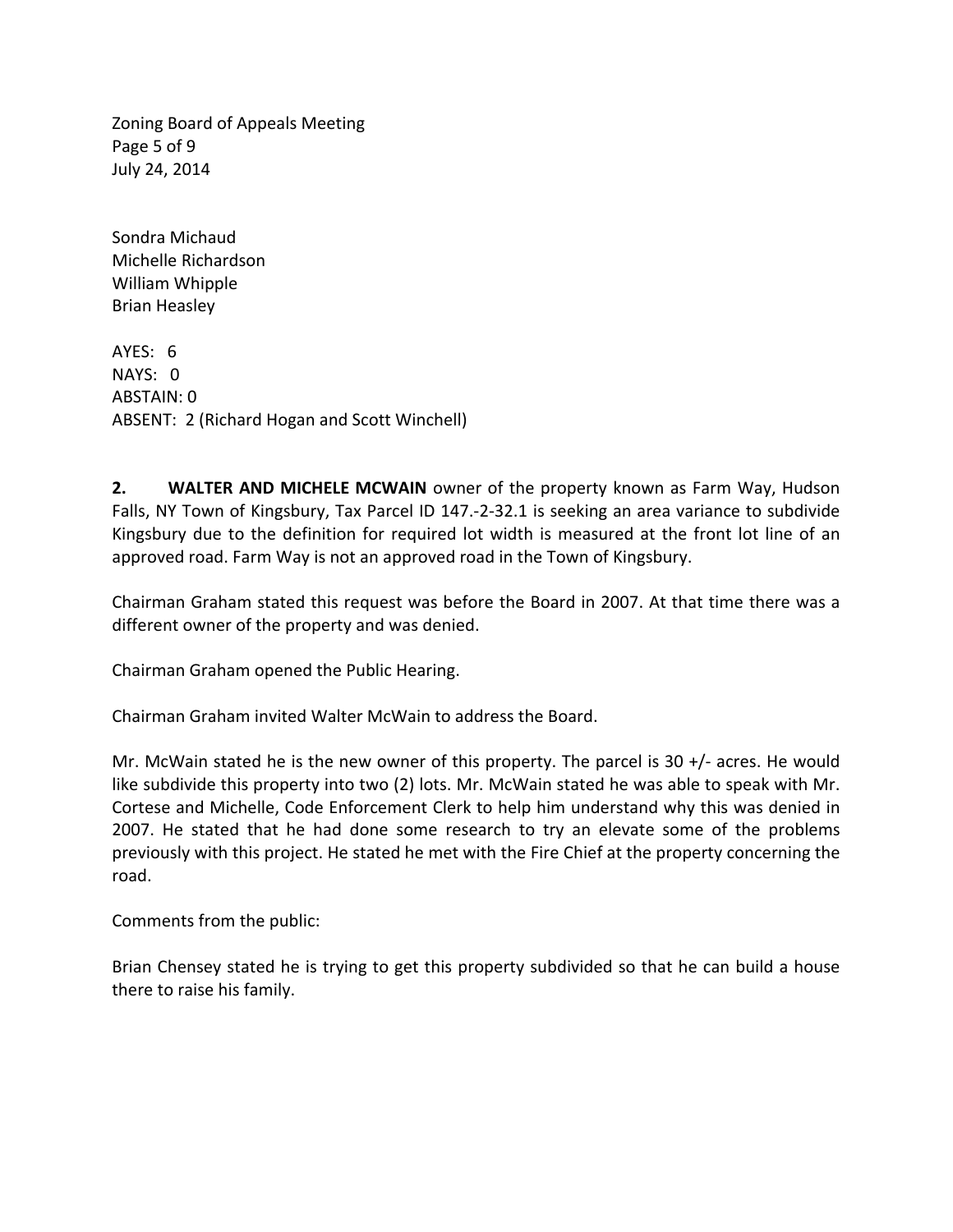Zoning Board of Appeals Meeting Page 6 of 9 July 24, 2014

Dave & Debbie Nassivera, 102 Farm Way, stated he has nothing personal against with Mr. McWain or Mr. Chensey. He stated they are both very nice. In saying that, he does have a problem with subdividing the property and is not in favor of this, if you let them subdivide then you are allowing every other lot out there to be subdivided. Mr. Nassivera stated the road is not an official road. It is more of a long driveway maintained by the residents that live there.

Bill Miller, 122 Farm Way, stated he is in agreement with Mr. Nassivera. They have spent a lot of time and money to get the road the way it is today.

Pete Lathrop, 78 Farm Way, stated he has lived there for 5 years. The road is a concern as he has worked on it also. He has a concern with more traffic and who would be responsible for maintain it.

Mike Graham, Highway Superintendent, stated to make this a Town road a rough estimate would start at about \$150,000.00.

Woody Miller, 83 Farm Way, stated he purchased the property but does not live there. One of the reasons he purchased this was the appeal of it.

John Folk, 374 Dike Road, stated he has an easement that adjoins his property to this. He does not want to lose the easement. He needs this easement in order to sell his property.

The Public Hearing was closed at 7:30pm.

After further discussion among the Board the following resolution was put forward.

#### **ZONING BOARD OF APPEALS OF THE TOWN OF KINGSBURY COUNTY OF WASHINGTON, STATE OF NEW YORK**

Resolution No. 2 July of 2014 Adopted July 24, 2014

Introduced by Henry LaFountain for **denial** who moved its adoption

Seconded by William Whipple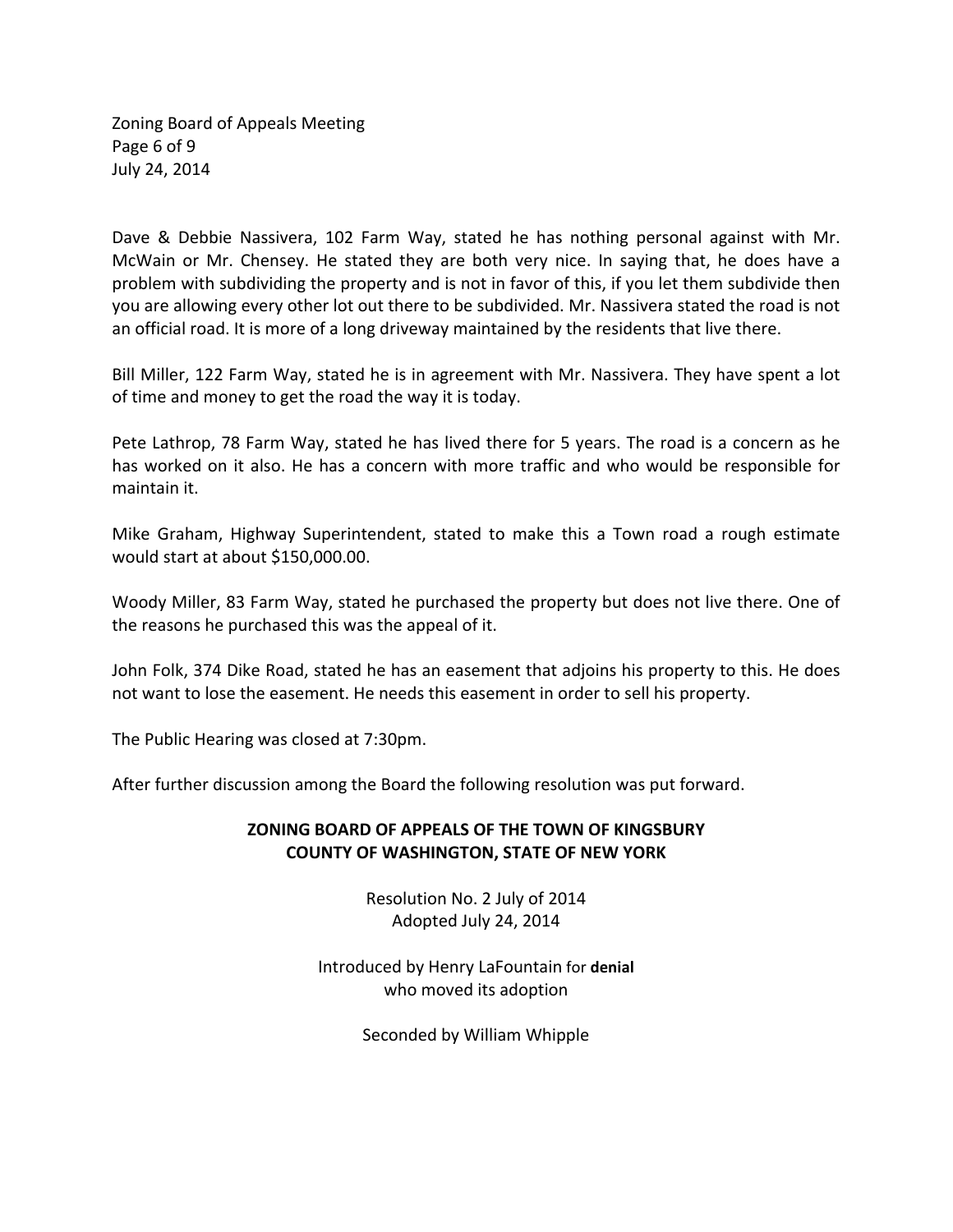Zoning Board of Appeals Meeting Page 6 of 9 July 24, 2014

## **RESOLUTION DENYING AREA VARIANCE REQUEST OF WALTER & MICHELE McWAIN**

**WHEREAS**, pursuant to the Chapter 280 of the Code of the Town of Kingsbury, the Town of Kingsbury Zoning Board of Appeals (hereafter the "ZBA") is authorized and empowered issue variances in accordance with said Zoning Ordinance and Section 267 (now 267‐b) of the Town Law;

**WHEREAS,** Walter & Michele McWain (hereafter the "Applicant"), has requested an area variance for the minimum road frontage for potential sale of lot #1 and retaining the remaining real property, located on Farm Way, identified as Tax Map Number 147.‐2‐32.1; and

**WHEREAS**, the Applicants request requires a variance from the road frontage requirements found in Section 280‐21 G of the Code of the Town of Kingsbury; and

**WHEREAS**, in accordance with the State Environmental Quality Review Act (hereafter "SEQRA"), the requested variance is a Type II action; and

**WHEREAS**, a public hearing was duly held on the requested variance at which time the Applicant and members of the public were entitled to comment on the requested variance; and

**WHEREAS**, the ZBA has reviewed the Application and supporting materials, and has taken into consideration the comments from the public, and has reviewed the criteria found in Town Law Section 267‐b.

#### **NOW THEREFORE BE IT RESOLVED**:

Section 1. The Board notes that the applicant is essentially asking the Board to reconsider its decision rendered July 26, 2007 on an application by then applicant Peerless Development LLC where the ZBA denied an area variance for complete lack of road frontage. The ZBA declines to reverse or reconsider that decision.

Section 2. Considering the area variance requirements , in considering the benefit to the applicant if the variance is granted, as weighed against the detriment to the health, safety and welfare of the neighborhood or community by such grant, while noting that the ZBA must grant the minimum variance that it shall deem necessary and adequate and at the same time preserve and protect the character of the neighborhood and the health, safety and welfare of the community, the ZBA denies the application and finds the following: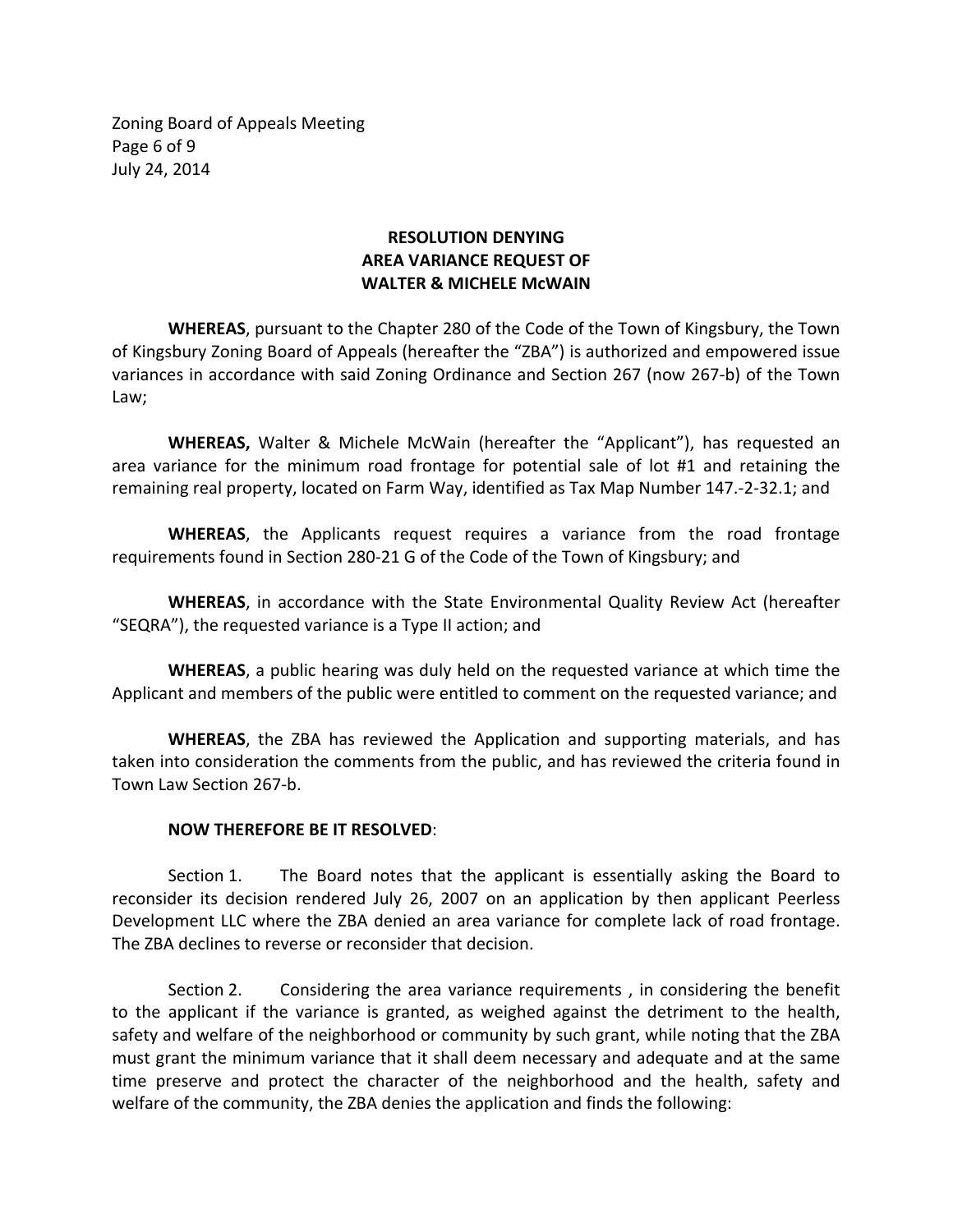Zoning Board of Appeals Meeting Page 8 of 9 July 24, 2014

> (a) Will an undesirable change be produced in the character of the neighborhood or will a detriment to nearby properties be created by the granting of the area variance?

> > Yes, Zero highway access. Access road is inadequate, does not meet Town specifications. Inaccessible for Fire Company.

 (b) Can the benefit sought by the applicant be achieved by some method, feasible for the applicant to pursue, other than through an area variance?

No, there is no accessible legal road frontage.

(c) Is the requested area variance substantial?

Yes, the requested reduction is for 100% which is a substantial amount. The Applicant is requesting the Board to eliminate the requirement for road frontage in its entirety.

 (d) Will the proposed variance have an adverse effect or impact on the physical or environmental conditions in the neighborhood or district?

> Yes, in addition to the reasons above, the soil existing clay soil is not conducive to highway construction. It would allow for increased development along all of Farm Way. It would require the existing private way to be widened and improved and potentially increase the permitted density. Applicant did not submit any information to refute or mitigate these concerns.

(e) Was the alleged difficulty self‐created?

Yes, the Applicant is desiring to subdivide the property into a non‐ conforming lot without producing any evidence to support their position.

Section 3. This resolution shall take effect immediately.